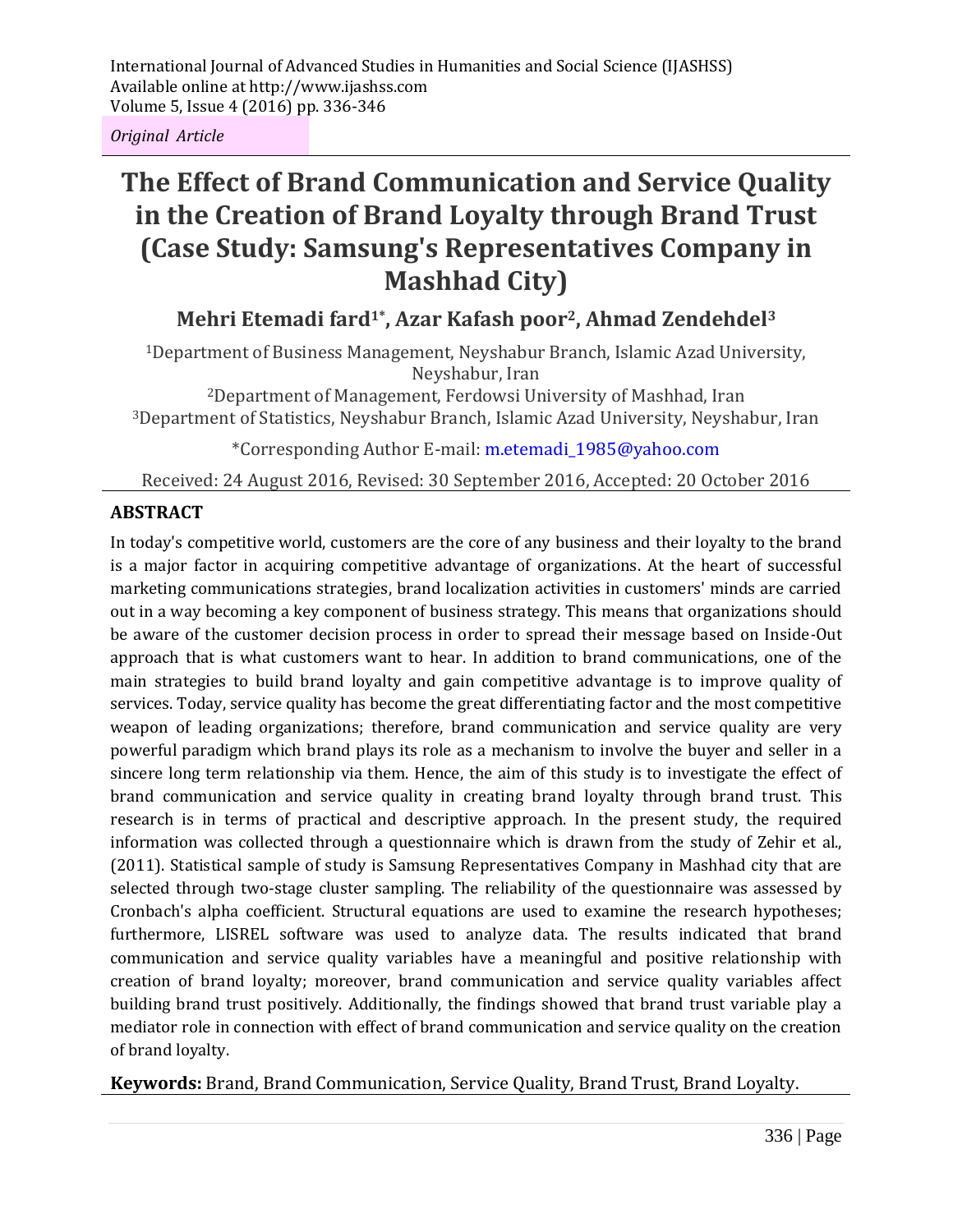#### **Introduction**

The branding and brand management have many advocates in today's marketing world. Many of theorists, researchers and managers have considered future world of marketing as world of brand management and activities around branding. Perhaps no investment is useful for organizations more than a powerful, reliable and loyal name. The goal of most organizations is to build a loyal and powerful brand in the market. Financial experts believe that brand can create more value than the current value. Nowadays brand not only is an efficient tool in the hands of managers, brand also is a strategic requirement that can help organizations to create a sustainable competitive advantage. Increasing competition in the markets, especially in the service sector, has forced many organizations considering their brands as a competitive advantage (Keller, 1993). Brand is one of the important communication tools in the field of customer relationship management, and it is valuable for customers because (1) it reduces the risk of consumer and (2) it economizes decision-making costs. Moreover, brand is one of the effective signs in the market that organization uses it because of market information asymmetries. Information asymmetry exists in both customers' products and services and puts customers at risk of losses. Hence, to avoid the uncertainty of customer, customer's satisfaction with services provided by the firm. If customers become disappointed with brand, all of the organization's investments and its future profits will be lost. So brand acts as a leverage to encourage organization to operate its obligations appropriately. Brand can be described as a mechanism to engage both buyer and seller in a long-term relationship. As a result, brand can be used as a defensive tool in marketing that maintains current customers as well as an offensive marketing tool to attract new customers. The importance of defensive marketing has been identified via this knowledge that the cost of attracting a new customer is much higher than the maintaining the same customers (Sweeny& Swait, 2008). Therefore, marketing is located at the stage in its evolution that marketers not only want to attract new customers; they also want to have customers' loyalty. Today, customer's satisfaction is not enough anymore and the organization must not only rely on customers' satisfaction, they should also ensure that their satisfied customers are loyal. In this paradigm, the goal of establishing long-term relationships with interest groups and most important of all customers is to maintain greater customer and lose fewer customers, so organization's market share and profitability will increase (Samadi et al, 2009). This concept plays an important role in creating long-term benefits for the organization because loyal customers do not need extensive promotional activities and them gladly willing to pay more for acquisition benefits of their favorite brand. Therefore, brand with an emphasis on creating loyalty helps organization to compete effectively with global giants that have conquered global markets (Javadeyn et al, 2010). Thus, it can be stated that the most important characteristic of a brand is its trust and loyalty which is achieved through brand communication and service quality. Hence, regarding the issues raised and the creation of a highly competitive market, brand loyalty can have an effective role in selling products and services and evaluating effective factors on creating brand loyalty is necessary for an organization in order that they can design their marketing strategies to create a strong brand in the market in order to compete with the competitors to attract more customers. Therefore the main aim of this study is to investigate the effect of brand communication and service quality in building brand loyalty through brand trust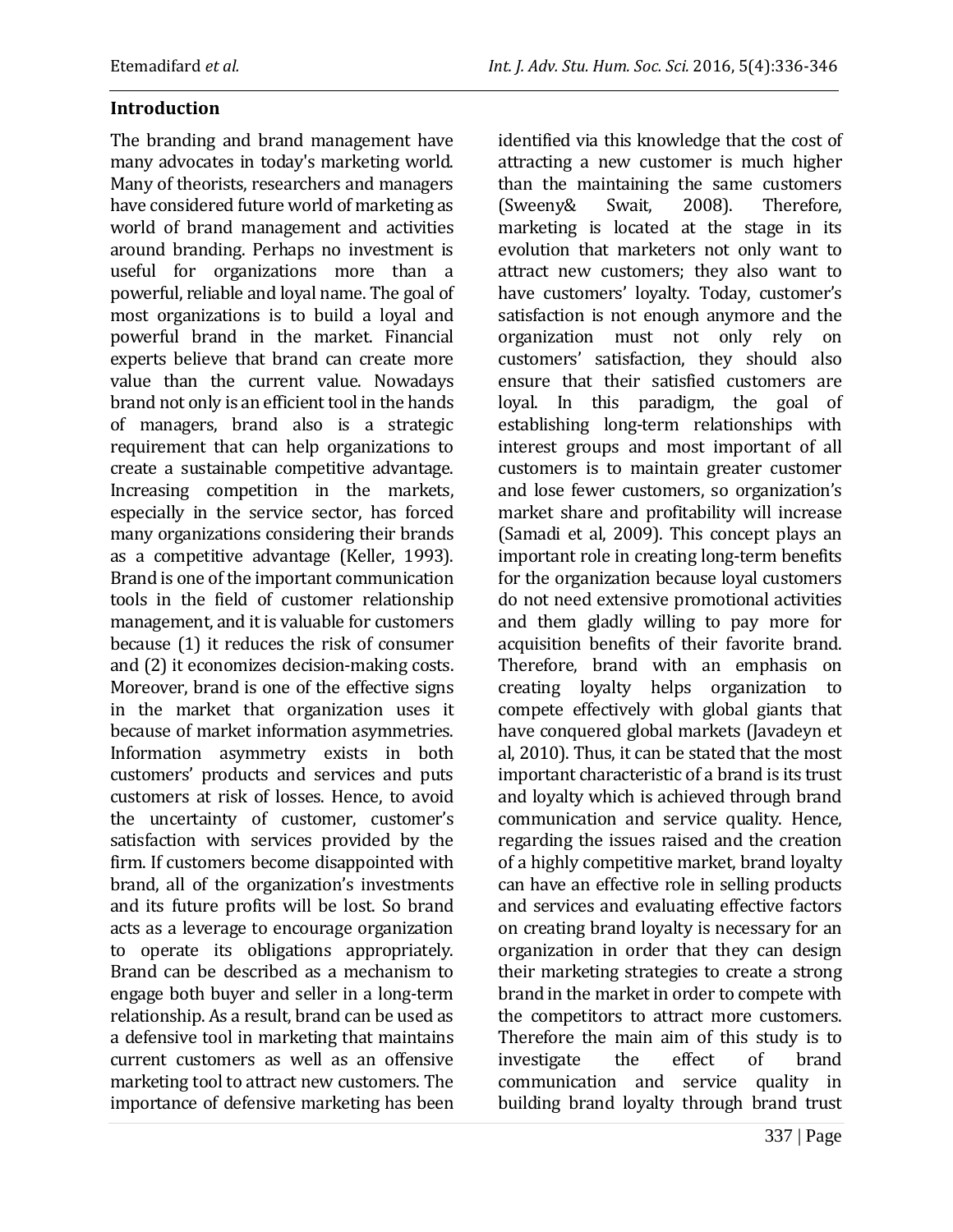(Case Study: Samsung's representatives in Mashhad city) that its final results will lead to a deeper understanding about the concept of brand communication, service quality and brand trust and it can have applications for managers, decision-makers and marketers to improve brand loyalty.

#### **Literature Review**

Brand: Ghodeswar (2008) has noted that brand is defined as a set of customer experiences creating in all contact points with customers; moreover, Keller (1993) has also pointed out that brand is a mix of psychological and subjective symptoms on consumer's mind which adds value to the product or service, and these signs must be unique, outstanding and desirable.

Brand Communication: brand is the key to integrated marketing, and it is center of what the consumer wants. This is brand that consumers and customers have ongoing relationships with that. Brand Communication is also included creating and organizing tasks that play an important role in building brand relationships with customers and its aim is to expose customers to brand that can increase customers' awareness and reminding so that the customer will buy that brand having the highest reminding. Therefore, brand communications have to increase brand loyalty in order to strong the consumer's brand relationship over time (Duncan & Moriarity, 1998). Brand communication is the main integrative element in managing brand relationships with customers and causes customers' evaluation of brand and creates attitude toward the brand in customer's mind (Sahin *et al,* 2012). Consumers attach to brands which impact on their purchasing behavior. Positive brand attitudes like brand trust and loyalty are critical for the long-term success of brands. As such, marketers spend considerable effort on creating and maintaining a positive attitude toward the brand (Zehir *et al,* 2011). Service Quality: Quality of service is a focused assessment of services elements such as interaction quality, physical environment quality and outcome quality (Zehir *et al*, 2011). In addition, it is a sort of judgment which customers resulting from an investigation process where customers compare their expectations with the service they perceive to have received (Gronroos, 1984). So this difference between expectations and perceptions of customers and their perceptions of actual performance of services will create quality of services (Zeithaml *et al,* 1996), **so** that if a service meets or exceeds customer expectations, it has quality, but If customer service is less than their expectations, it necessarily does not mean that quality of service is low; however, it makes the customer dissatisfied (Venus & Safaeiyan, 2002). Therefore, organizations are looking for sustainable and high quality in order that they can Gain a competitive advantage.

Brand loyalty: American Marketing Association (AMA) has argued that brand loyalty is a privilege in which a client repeatedly purchases from one supplier instead of buying a product from multiple suppliers. It is also said that brand loyalty is a relatively fanatically behavioral response in shopping. In this situation, consumers have more tendencies to repurchase a brand revealed through behaviors which can impact on brand sales directly. This reaction is a function of cognitive and mental processes which customers express when they are faced with the products that are equal in all respects because consumers mostly choose brands that they know them (Vazifedost *et al,* 2010).

Brand Trust: brand trust, as defined by Morgan & Hunt (1994), is expectation about an exchange partner's trustworthiness and reliability and believe that brand trust leads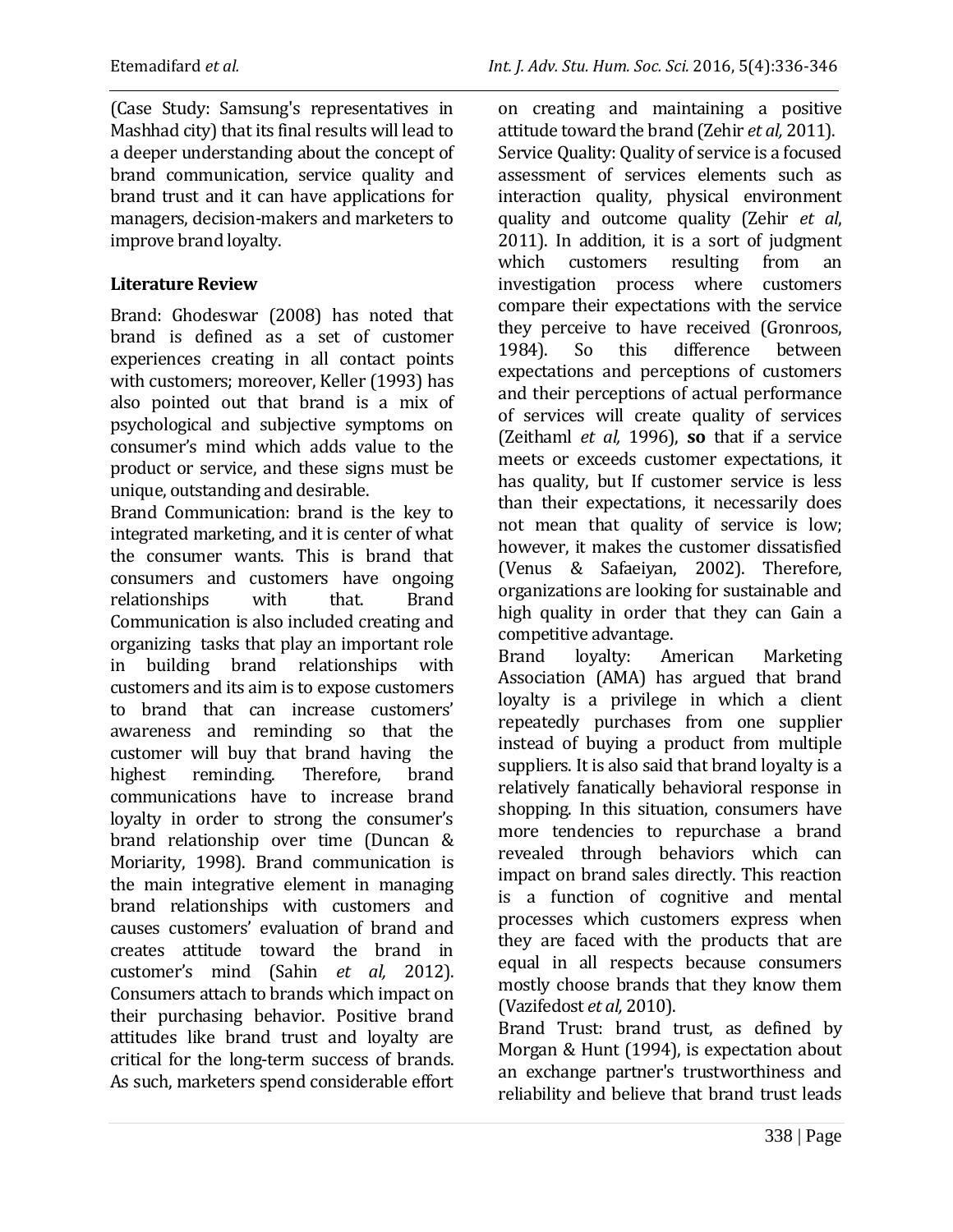to brand commitment because trust creates exchange relationships. Trust creates this belief that the other side is trustworthy and it will lead to a strong, honestly, and useful cooperation. A reliable brand focused on the real needs of consumers that are provided through products and services. Brand Trust goes beyond the level of consumer's satisfaction with the functional performance and this makes customers loyal to a brand. Therefore, Brand Trust is proposed as an important element to establish a long-term relationship between the consumer and the brand resulting in the development of brand loyalty (Ha & Perks, 2005).

## **Previous Empirical Studies**

Effect of brand dimensions on customer repurchase intention of Refah Chain stores in Tehran city was evaluated by Samadi et al (2009).The results showed that brand evidence (main service, employees, brand, service conditions, price, and consistent with personal feelings) and also brand communication have a positive impact on satisfaction, attitudes, behavioral intentions and customer loyalty. Effect of brand on industrial customer loyalty was examined by Javadeyn et al (2010). The results indicated that brand equity and trust are the most important influencing factors on behavioral and attitudinal patterns of customers' loyalty. Furthermore, the influencing factors between behavioral loyalty and attitudinal loyalty may be different in the research fields. A study about scrutiny of brand social identity perspective and its effect in brand loyalty development was done by Shahrokh Dehdashti et al (2010). The findings showed that reliability of brand has a key role in improvement of behavioral intentions of customers. This means increasing in customer satisfaction will lead to recommend their bank to others and also their tendency to switch bank will reduce. Therefore, managers should have special attention to brand reliability and consider its important role in customer relationship management and design more appropriate strategies and programs in order to develop their loyal customers. Understanding customer satisfaction and loyalty was examined by Deng et al (2010). The results indicated that factors such as reliability, service quality, perceived value (functional, emotional, social and financial) and switching cost have a significant relationship with customer's loyalty and satisfaction. The research aims to investigate the importance of brand trust in the development of brand equity was done by Delgado-Ballester & Munuera-Alemán (2005). The result showed that customers' satisfaction leads to brand loyalty through influencing two formative elements of brand trust (brand reliability and brand intention) and eventually it will lead to the creation of brand equity.

## **Research Hypotheses**

## **The main hypotheses**

*H1:* Brand communication has a significantly positive effect on creating brand loyalty through brand trust.

*H2:* Quality of service has a significantly positive effect on creating brand loyalty through brand trust.

# **Sub-hypotheses**

*SH1*: Brand communication has a positive impact on brand loyalty.

*SH2:* Quality of Service has a positive impact on brand loyalty.

*SH3:* Brand Communication has a positive impact on brand trust.

*SH4:* Quality of service has a positive impact on brand trust.

*SH5:* Brand trust has a positive impact on brand loyalty.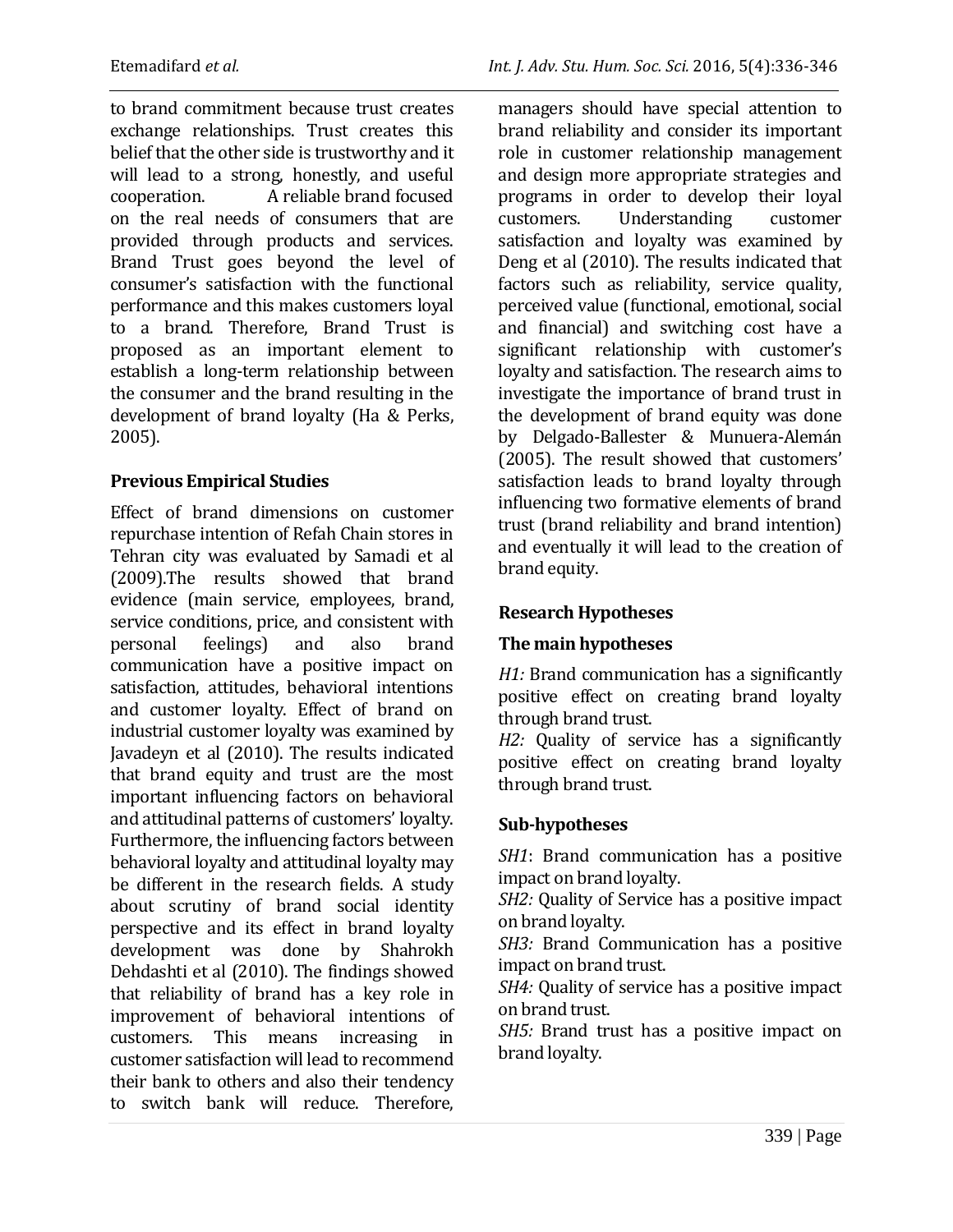#### **Research Model**

The research model investigates the effects of brand communication and service quality on building brand loyalty through brand trust which draws from the study of Zehir et al (2011). In this research, brand communication and service quality are independent variables and brand loyalty is dependent variable. Also brand trust is considered as intermediate variable.



**Figure 1.** Research model

#### **Research Methodology**

This research is in terms of practical because it is designed to solve a real problem; furthermore, managers and marketers can use findings of research to promote the organization's performance. Moreover, Methods of data collection is in terms of Survey – Analytical approach that is consistent with the goals and the hypotheses of this study because it makes it possible to assess required data through variables sampling plan*.* Thereby, the relationships between them will be identified that their results will be applied for future decisionmaking process of representatives of Samsung Company*.*

#### Sample

Statistical population of this study includes referring customers to Samsung Representatives Company in Mashhad city. The sampling method using in this study is two-stage cluster sampling. The following equation was used to determine sample size:

$$
n = \frac{(z \frac{\alpha}{2})^2 \times pq}{d^2} = \frac{(1.96)^2 \times (0.5)(0.5)}{(0.07)^2} = 196
$$

Therefore, to achieve the calculated sample size, 230 questionnaires were distributed among the participants. Finally, of 230 questionnaires that were collected, 13 questionnaires were excluded from the analysis due to a defect in filling, so the sample size of this study is 217 questionnaires.

## **Validity and reliability of measurement instruments**

## **Validity of questionnaire**

In this study, method of content validity was used to assess the validity of the questionnaire so that questionnaire was given to experts and sellers and asked them to express their opinions about that. Then, validity of questionnaire was confirmed by reviewing comments and guidance of super advisors and advisor.

#### **Reliability of questionnaire**

Cronbach's alpha was used to determine the reliability of questionnaire. According to 21 samples, Alpha was equal to 0.916, so we can say that the questionnaire has a high reliability.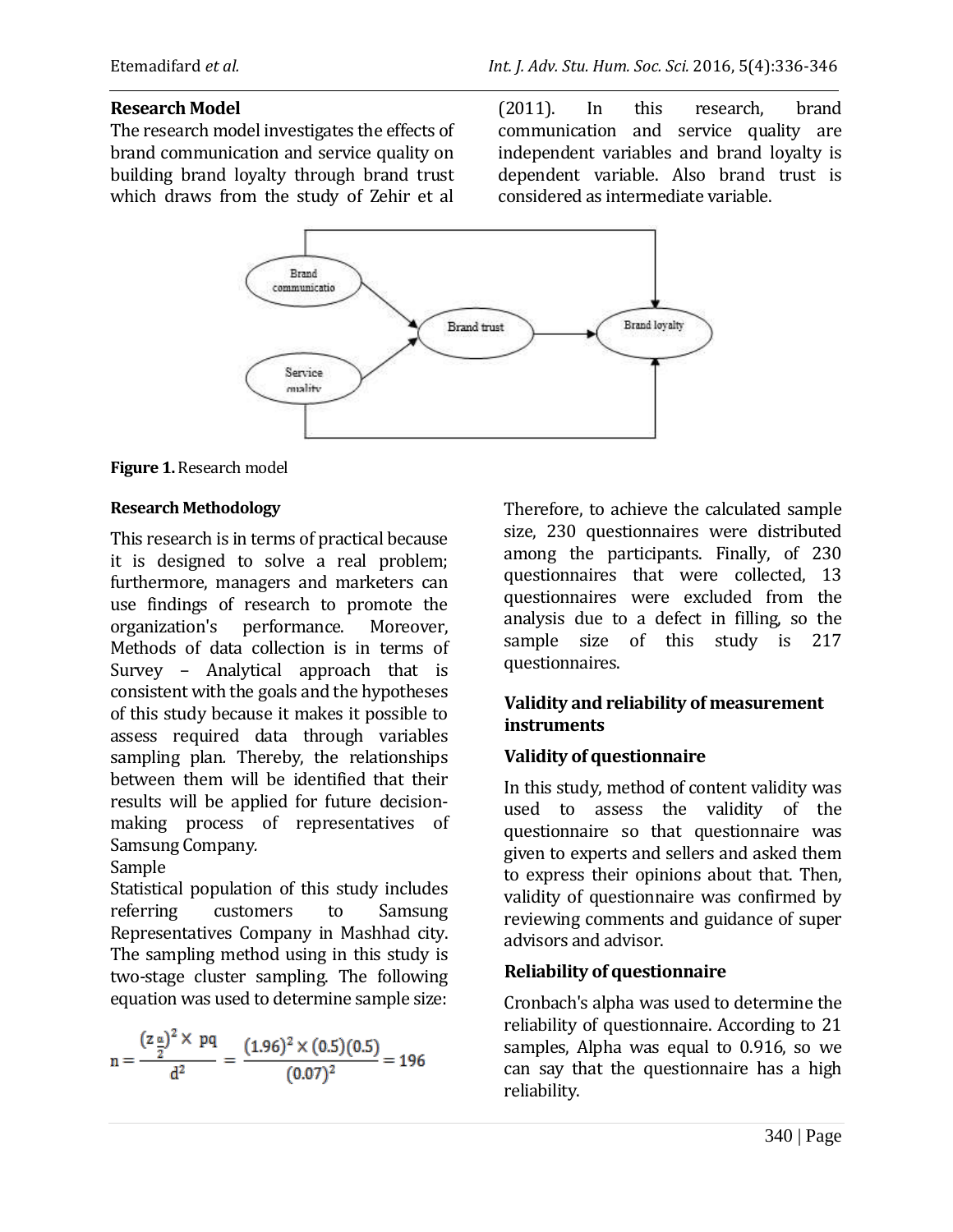| Cronbach's alpha | <b>Number of questions</b> | variable             |
|------------------|----------------------------|----------------------|
| 0.728            |                            | Brand communication  |
| 0.762            | 7                          | Service quality      |
| 0.845            | 5                          | <b>Brand trust</b>   |
| 0.879            | 11                         | <b>Brand loyalty</b> |
| 0.916            | 18                         | total                |

## **Method of Data Analysis**

In this section, Lisrel software was used so as to analyze data.

## **The Model and Hypothesis Test**

In this part, test of model and hypothesis are presented.



Figure 2. Path coefficient values of structural equation model to explain the hypotheses



**Figure 3.** T-statistic values of structural equation model to explain the hypotheses

In the LISREL software, several criteria must be reviewed to assess the suitability of the model. A model which almost four of the

following criteria be appropriate for that is a good model (Schumacker & Lomax, 1996).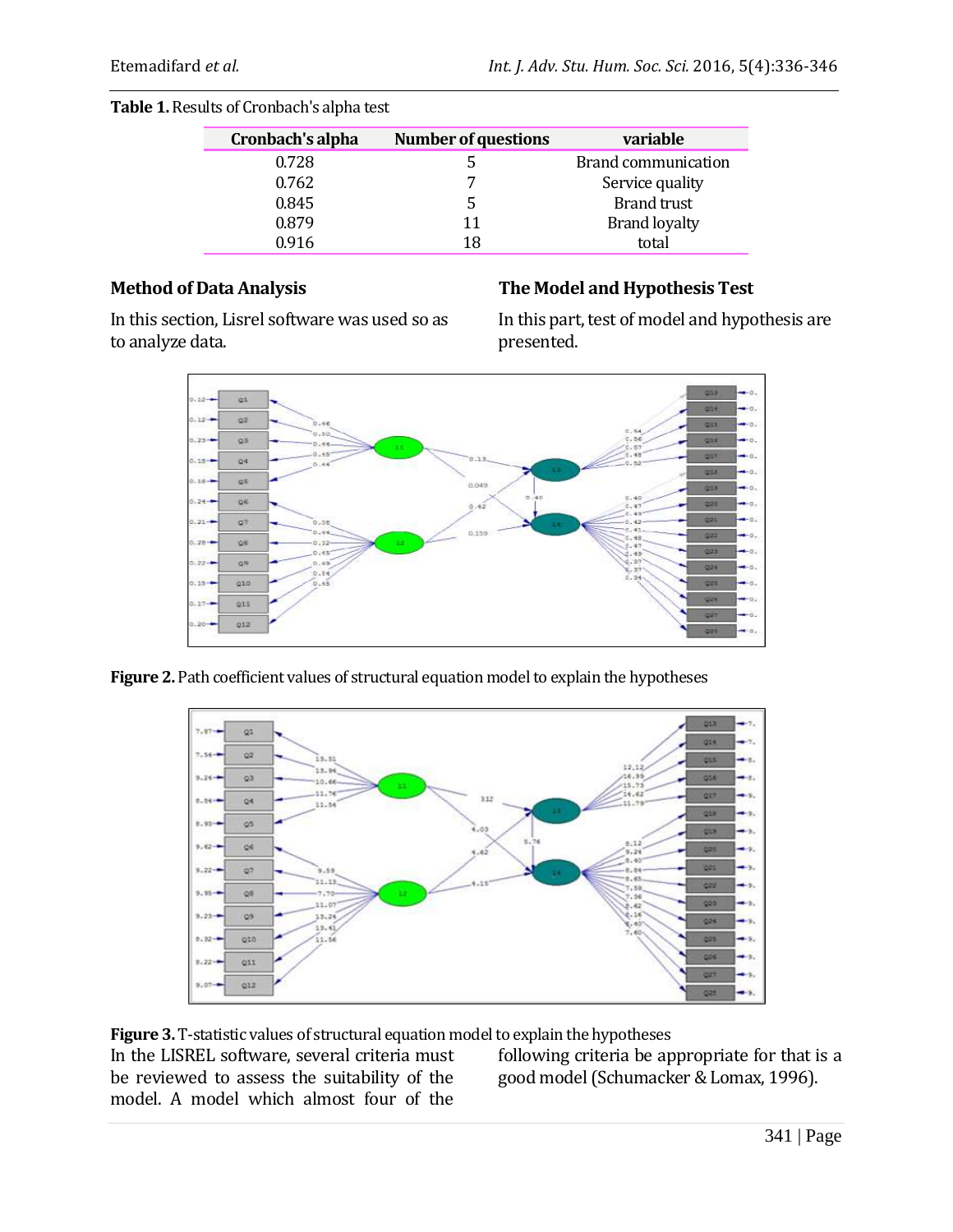| Name of tests | value |
|---------------|-------|
| <b>RMR</b>    | 0.081 |
| <b>GFI</b>    | 0.89  |
| AGFI          | 0.82  |
| <b>NFI</b>    | 0.74  |
| CFI           | 0.72  |
| <b>RMSEA</b>  | 0.023 |
|               |       |

#### **Table 2.** Fitness indices

The model fitting parameters that are shown in the above table confirm model validity. In the next section, we analyzed Subhypotheses.

**Table 3.**Test results of Sub-hypotheses

|       | Т-                                                                                     | Path<br><b>Coefficient</b> | <b>Number Of Hypothesis</b> |
|-------|----------------------------------------------------------------------------------------|----------------------------|-----------------------------|
| 0.000 | 4.03                                                                                   | 0.049                      | The first sub-hypothesis    |
| 0.000 | 4.15                                                                                   | 0.159                      | The second sub-hypothesis   |
| 0.000 | 3.12                                                                                   | 0.13                       | The third sub-hypothesis    |
| 0.000 | 4.62                                                                                   | 0.42                       | The forth sub-hypothesis    |
| 0.000 | 5.76                                                                                   | 0.40                       | The fifth sub-hypothesis    |
|       | $H_0$ Rejected<br>$H_0$ Rejected<br>$H_0$ Rejected<br>$H_0$ Rejected<br>$H_0$ Rejected | <b>P-Value</b>             | <b>Statistics</b>           |

The first sub-hypothesis: There is a meaningful relationship between Brand Communication and Brand loyalty.

as it is shown in the above figure (Table 2), the variable of brand communication (pvalue<0.05) has a meaningful relationship with the brand loyalty; furthermore, The amount of path coefficient between brand communication and brand loyalty is positive, so brand communication has a direct impact on brand loyalty.

The second sub-hypothesis: Quality of Service has a positive impact on brand loyalty.

As it is shown in the above figure (Table 2), the variable of quality of Service (pvalue<0.05) has a meaningful relationship with the brand loyalty; furthermore, the amount of path coefficient between quality of service and brand loyalty is positive, so quality of service has a direct impact on brand loyalty.

The third sub-hypothesis: brand communication has a positive impact on brand trust.

as it is shown in the above figure (Table 2), the variable of brand communication (pvalue<0.05) has a meaningful relationship with the brand trust ; furthermore, The amount of path coefficient between brand communication and brand trust is positive, so brand communication has a direct impact on brand trust.

The fourth sub-hypothesis: quality of service has a positive impact on brand trust.

As it is shown in the above figure (Table 2), the variable of quality of Service (pvalue<0.05) has a meaningful relationship with the Brand Trust; furthermore, the amount of path coefficient between quality of service and brand trust is positive, so quality of service has a direct impact on brand trust.

The fifth sub-hypothesis: brand trust has a positive impact on brand loyalty.

as it is shown in the above figure (Table 2), the variable of brand trust (p-value<0.05) has a meaningful relationship with the brand loyalty; furthermore, The amount of path coefficient between brand loyalty and brand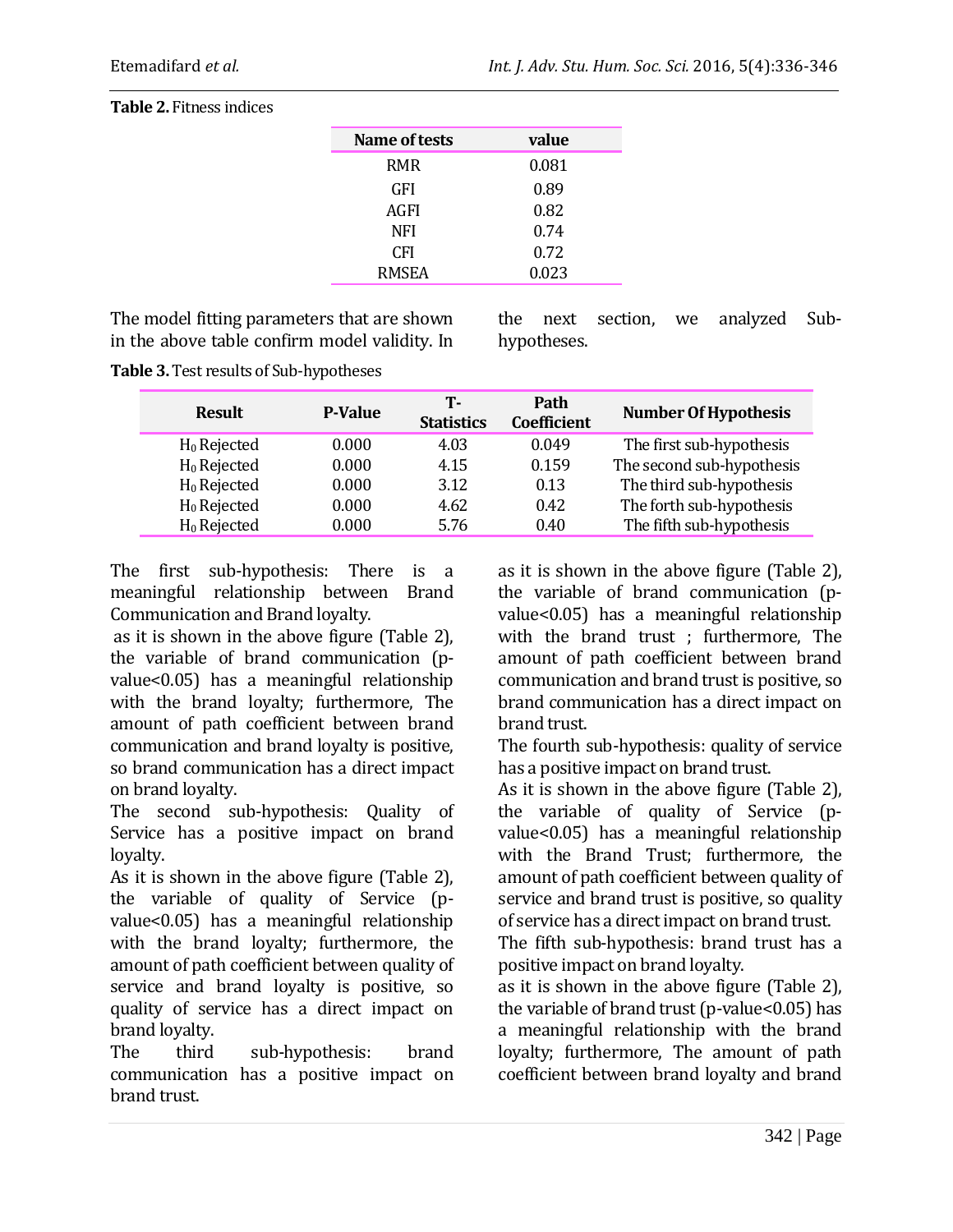trust is positive, so brand trust has a direct impact on brand loyalty.

The first main hypothesis: Brand communication has a significantly positive effect on creating brand loyalty through brand trust.

Because significant level for effect of brand communication on building brand trust is less than  $0.05$  (p-value  $0.05$ ) and also significant level for effect of brand trust on building brand loyalty is less than 0.05 (pvalue<0.05), brand trust is a mediator variable. This means brand communication has an effect on creating of brand loyalty through brand trust with path coefficients of 0.052(Multiplying the path coefficient of brand communication impact on building brand trust and the path coefficient of brand trust impact on building brand loyalty). So because the indirect effect of brand communication on building brand loyalty (with path coefficients of 0.052) is more than its direct effect on building brand loyalty(with path coefficients of 0.049), brand trust plays mediating role in the relationship between brand communication and brand loyalty.

The second main hypothesis: quality of service has a significantly positive effect on creating brand loyalty through brand trust.

Because significant level for effect of service quality on building brand trust is less than 0.05 (p-value<0.05) and also significant level for effect of brand trust on building brand loyalty is less than 0.05 (p-value<0.05), brand trust is a mediator variable. This means service quality has an effect on creating of brand loyalty through brand trust with path coefficients of 0.168(Multiplying the path coefficient of service quality impact on building brand trust and the path coefficient of brand trust impact on building brand loyalty). So because the indirect effect of service quality on building brand loyalty (with path coefficients of 0.168) is more than its direct effect on building brand loyalty(with path coefficients of 0.159), brand trust plays mediating role in the relationship between service quality and brand loyalty.

## **Conclusion**

The main purpose in this article is to study effect of brand communication and service quality in creating of brand loyalty through brand trust.

The results of testing the first main hypothesis showed that brand communication has an indirect impact on creating brand loyalty through brand trust. This result agrees with the researches of Sahin et al (2012) and Delgado-Ballester & Munuera-Aleman (2005).

The results of testing the second main hypothesis showed that service quality has an indirect impact on creating brand loyalty through brand trust. This result agrees with the research of Ramaswamy (1996).

The results of testing the first sub-hypothesis showed that brand communication has a direct impact on brand loyalty. This result agrees with the researches of Duncan & Moriarity (1998), Esch et al (2006) and Samadi (2009).

The results of testing the second subhypothesis showed that service quality has a direct impact on brand loyalty. This result agrees with the researches of Aydin, & Ozer (2005) and Deng et al (2010).

The results of testing the third subhypothesis showed brand communication has a direct impact on brand trust. This result agrees with the research of Grace & Ocass (2005).

The results of testing the forth subhypothesis showed that service quality has a direct impact on brand trust. This result agrees with the researches of Ramaswamy (1996) and Parasuraman (1998).

The results of testing the fifth sub-hypothesis showed that brand trust has a direct impact on brand loyalty. This result agrees with the researches of shahrokh dehdashti et al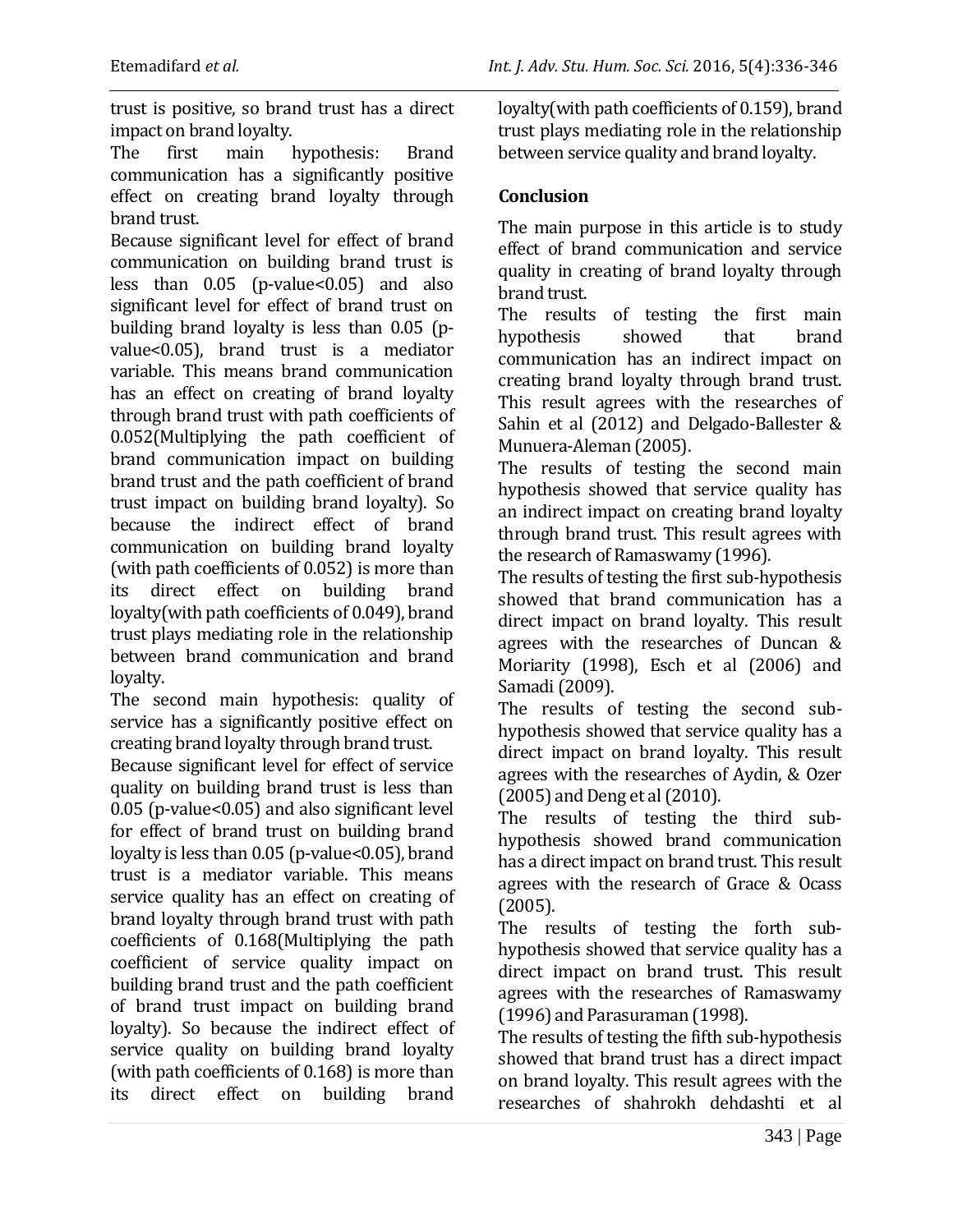(2010), Javadeyn et al (2010), Deng et al (2010) and Delgado-Ballester & Munuera-Aleman (2005).

In this section, According to the research findings, Suggestions for improving the performance of sales representatives in order to create and enhance customer loyalty to the Samsung brand are proposed.

Since in this study it was found that one of the effective factors in building brand loyalty is service quality, managers of Samsung Representatives company should strive to enhance the quality of service for their customers because in this way they can increase customer's loyalty which will lead to earn more profits. Hence, Representatives by using up to date and efficient services, appropriate staff behavior, perform the services promised, honesty and suitable information and appropriate response to customer's requests not only provide quality objectives of the organization, they also build proper attitude of brand trust in customers' minds and finally can attract and retain more customers improving their performance in this competitive environment.

A significant part of after-sales service is addressing customer complaints*.* Customer loyalty should be widely considered through effective investigation of complaints. In fact, complaints should be considered as opportunities to improve customer relationship and is used as an instrument to meet the changing demands of customers.

Improvement, beautification and expansion of physical facilities in the area of sales and providing services of Samsung Company should be considered. In this regard, it is recommended that these representatives do the necessary measures in conjunction with proper coverage of personnel, equipment arrangement mode, using modern equipment and suitable furniture, continuous cleaning of the workplace and so on.

According to the results of this study brand communication has an impact on creating customer loyalty. According to this issue that advertising is a primary means of organization communication with target customers, it is proposed to marketing managers of Samsung company that media habits of target market are identified through proper markets segmentation and selection and enhancing customer loyalty of Samsung company brand via using modern advertising techniques and communication channels which are in accordance with their target population.

Due to the high competition between representatives of different brands, building a customer mentality among customers and non-customers and creating awareness and reminding them about company products have high priority. In other words, it can be stated that the main reasons for not purchasing goods of representatives by noncustomers are the low-level imaginations and mentality, Lack of awareness and consequently not recalling customers about existing and new products and services and also rewards and discounts that Samsung brand company grant customers at various periods. So in order to penetrate the minds of potential and actual customers, awareness and customers reminding by using advertising and appropriate brand communications should be strengthened. But it is clear that only control and direct attention to these communications is not enough to create brand loyalty. Therefore, according to the research model, understanding the relationship existing between this variable and other effective variables on brand loyalty such as brand trust helps this organization and its representatives to create and increase brand loyalty among actual and potential customers.

Brand communication can be used as a useful tool to build brand trust and brand loyalty. For instance, the advertising can be used as an effective tool to make intangible services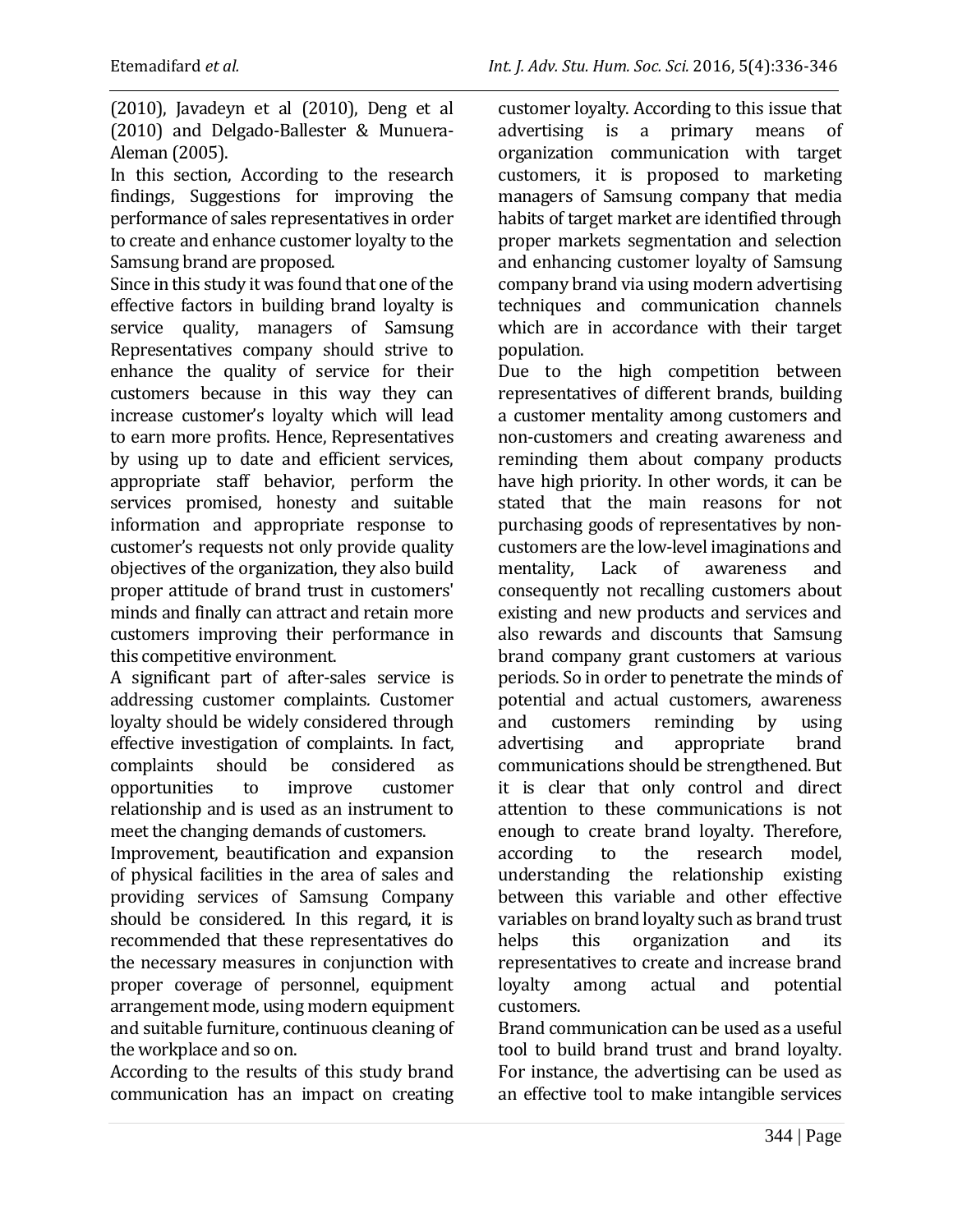tangible. Therefore, an accurate picture of previous Services should be displayed, so that it does not exceed the actual experience of consumption.

#### **References**

Aydin, S., & Ozer, G. (2005). The analysis of antecedents of customer loyalty in the turkish mobile telecommunication market. European journal of marketing, 39(7/8), 910- 925.

Delgado-Ballester, E., & Munuera-Aleman, J. L. (2005). Does brand trust matter to brand equity?. Journal of product and brand management, 14(3), 187-196.

Deng, Z., Lu, Y., Wei, K. K., & Zhang, J. (2010). Understanding customer satisfaction and loyalty: an empirical study of mobile instant messages in china. International journal of information management, 30(4), 289-300.

Duncan, T., & Moriarity, S. E. (1998). A communication-based marketing model for managing relationships. Journal of marketing, 62(2), 1-13.

Esch, F. R., Longner, T., Schmitt, B. H., & Geus, P. (2006). Are brands forever? How brand knowledge and relationships affect current and future purchases. Journal of product and brand management, 15(2), 98-105.

Ghodeswar, B. M. (2008). Building brand identify in competitive markets: a conceptual model. Journal of product and brand management, 17(1), 4-12.

Grace, D., & Ocass, A. (2005). Examining the effects of service brand communication on brand evaluation. The journal of product and brand management, 14(2), 106-116.

Gronroos, C. (1984). A service quality model and its marketing implications. European journal of marketing, 18(4), 36-44.

Ha, H. Y., & Perks, H. (2005). Effects of consumer perceptions of brand experience on the web: Brand familiarity, satisfaction and brand trust. Journal of consumer behavior, 4(6), 438-452.

Javadeyn, R., Amini, R., &Amini, Z.(2010). The impact of brand on loyalty of industrial customers. Outlook Management (in Iran), 3, 73-57.

Keller, K. L. (1993). Conceptualizing, Measuring, and Managing Customer-Based Brand Equity. The Journal of Marketing, 57(1), 1-22.

Morgan, R. M., & Hunt, S. D. (1994). The commitment-trust theory of relationship marketing. Journal of marketing, 58(3), 20- 38.

Ramaswamy, R. (1996). Design and Management of Service Processes: Keeping Customers for Life. Reading, MA: Addison-Wesley Publishing Co.

Randall E. Schumacker, Richard G. Lomax.(1996). A Beginner's Guide to Structural Equation Modeling. Mahwah, NJ: Lawrence Erlbaum Associates.

Sahin, A., Zehir, C., & Kitapci, H. (2012). Does brand communication increase brand trust? The empirical research on global mobile phone brands. The journal of Procedia - Social and Behavioral Sciences, 58, 1361- 1369.

Samadi,M., Bahman,M.,& Dehghan, M.( 2009). The effect of brand dimensions on customer repurchase intention of Refah chain store in Tehran city, journal of Management Idea (in Iran), 2, and 165-149.

Shahrokh dehdashti ,Z., Taghavi Fard,M., & Rostami, N.(2010). A Model for Measuring the Effects of Banks' Brand Credibility on Customer Loyalty Commitment, Iran Management Science, 20, 88-69.